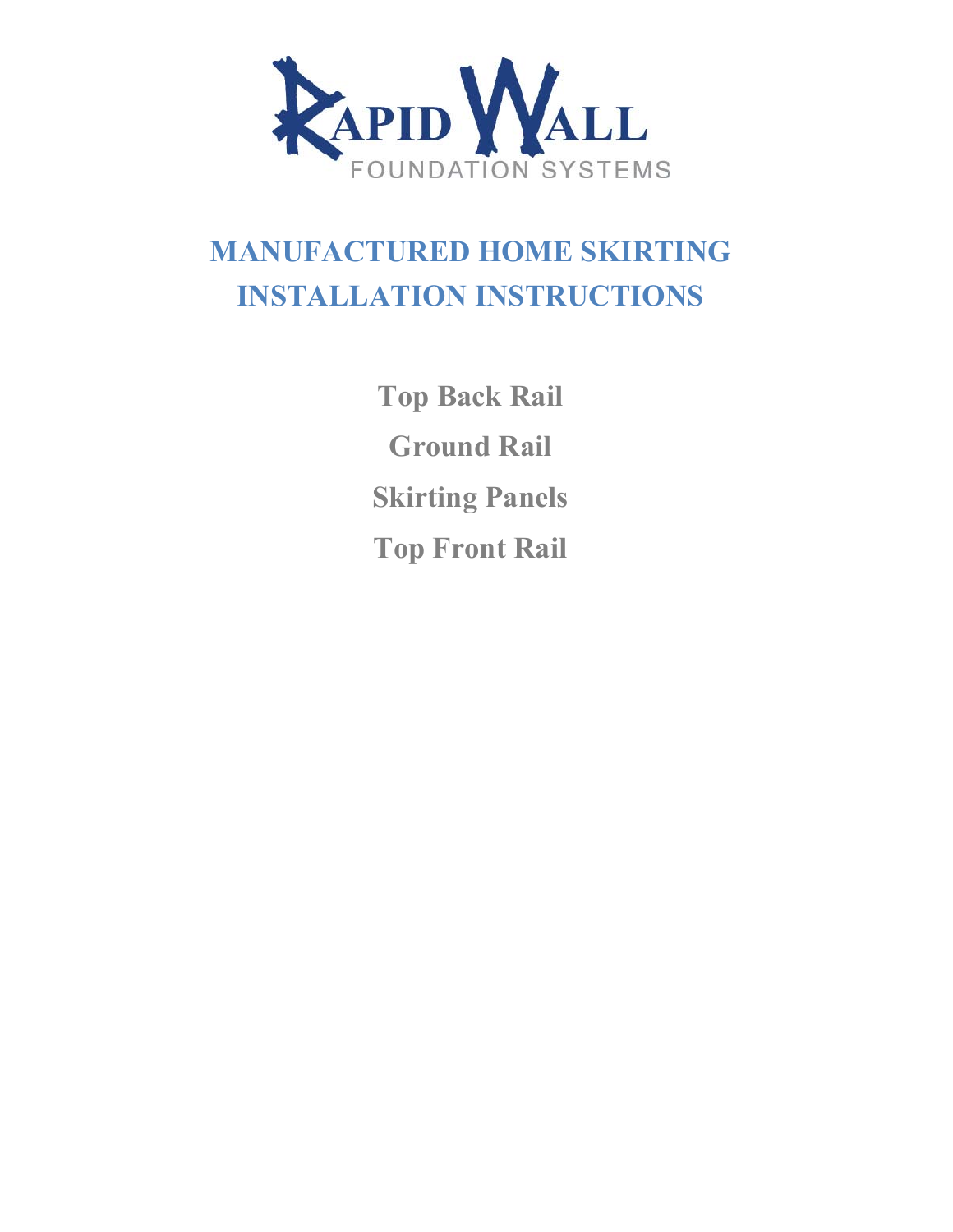#### **TOOLS REQUIRED:**

- Hammer
- Drill and various Drill Bits
- Square
- Plumb Bob
- Chalk Line
- Tin Snips
- Snap-lock Tool
- Tape Measure
- Saw

#### **MATERIALS:**

Your Installation Tool Kit includes:

- 16 pieces of Top Rail
- 16 pieces of bottom Ground Rail
- 16 pieces of backer
- 125 ground spikes and 225 nails

### **CORNER PIECE OPTION MATERIALS REQUIRED:**

- 1 Corner Piece
- 1 Receiver
- 20 Push Pins

### **UNDER MOUNT OPTION MATERIALS REQUIRED:**

- Top Back Under Mount pieces
- Front Rail Under Mount pieces
- Polypropylene Hanger strap

### **INSTALLATION PREPERATION TASKS:**

- Procure skirting material.
- Gather tools.
- Rake the perimeter of the home to eliminate any weeds, obstacles or surrounding hills or valleys.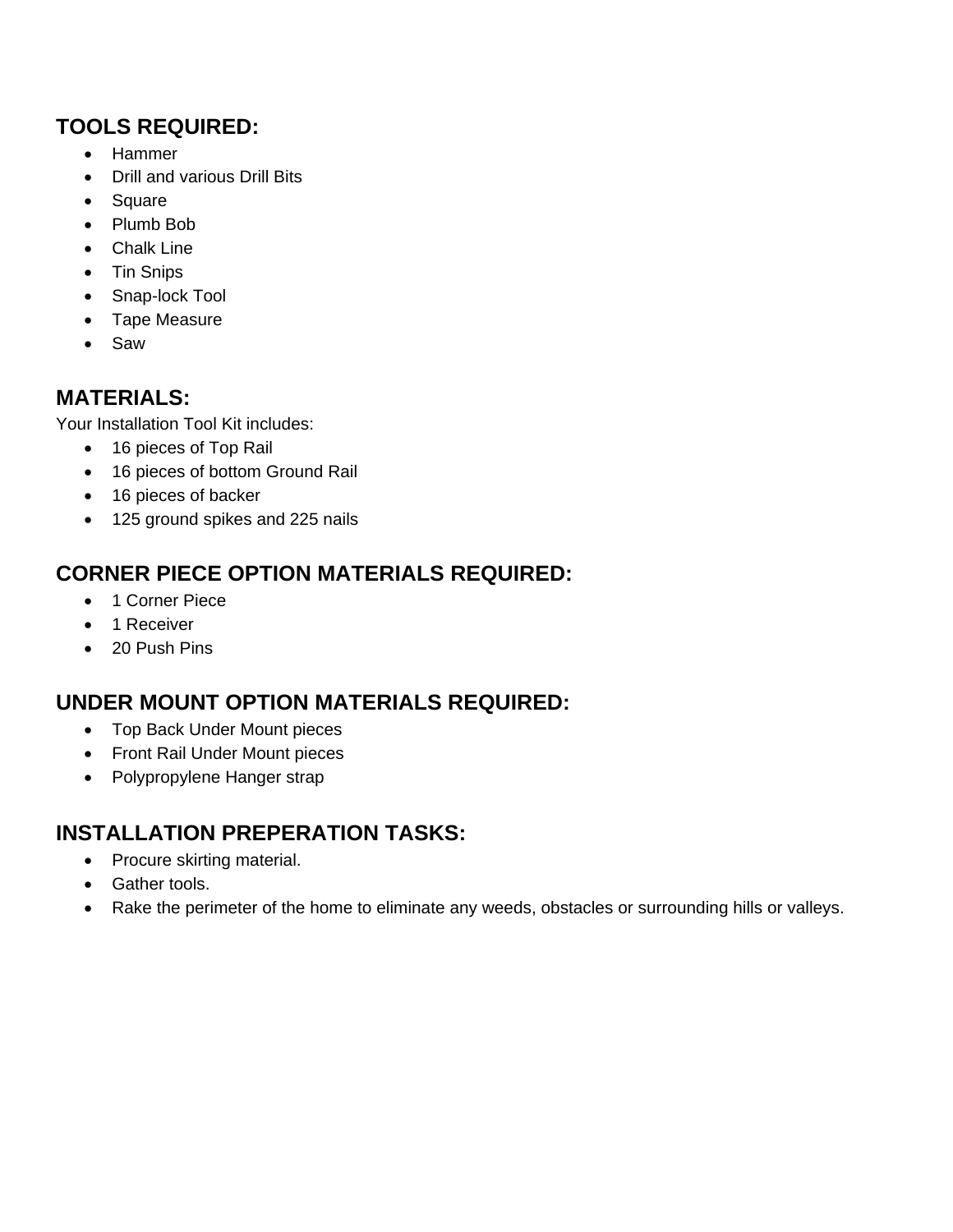# **TOP BACK RAIL**

### **INSTALL TOP BACK RAIL**

#### **OPTION A: STANDARD**

- 1. Determine the point/line on the lower part of the home at which you want to hang the Top Rail.
- 2. Snap a chalk mark along that line.
- 3. Begin Top Back Rail installation at a corner.
- 4. Bend the rail around the corner, but do *not* cut the corner or butt two together to form it.
- 5. Attach the rail to the home using the nails included in your Installation Tool Kit. (Fig. 1.1)

**Tip:** Hammer nails loosely into the Back Rail's elongated, punched holes to give the home a small amount of room to expand and to minimize any bowing that might occur. Also, leave a 1/4" of space between each section of backer to allow for expansion and contraction.



#### **OPTION B: UNDER MOUNT**

- 1. Attach the Under Mount Back Rail to the home using the nails in your Installation Kit.
- 2. Cut Under Mount corners as shown in the diagram. ( $\bullet$  in Fig. 1.2)



**Figure 1.2**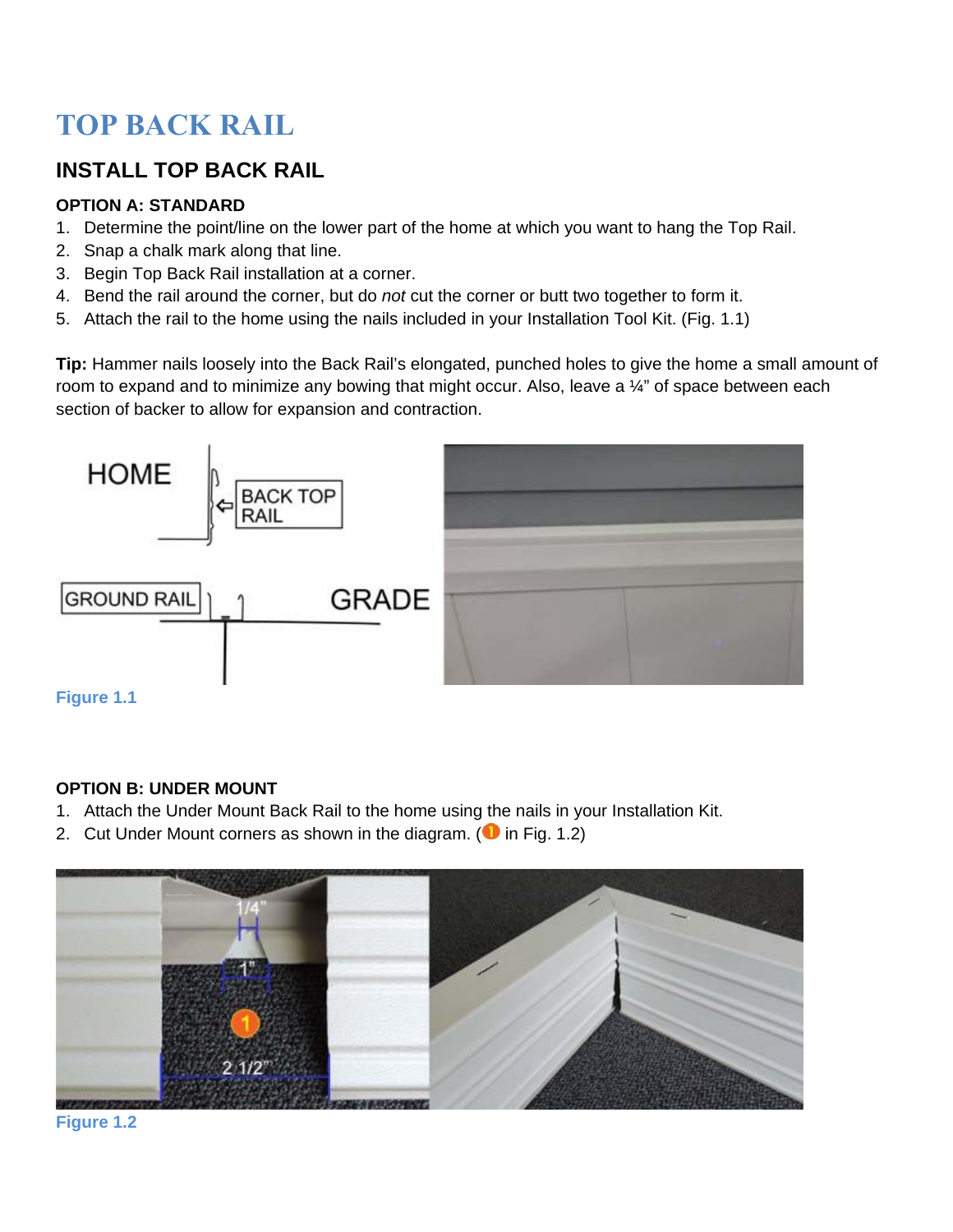- 3. Use the Polypropylene hanger strap as an anti-blowout strap. ( $\bullet$  in Fig. 1.3) Each 48" panel of Rapid Wall will need a 4 1/2" piece that is screwed 1" in on the front top rail.
- 4. The 3 1/2" hanging down, will be screwed on to the front of panel. Screw this in about 1" on to the front of the panel to anchor the panel. ( $\bullet$  in Fig. 1.3)



#### **Figure 1.3**

**DRAWN PICTURE OF FINISHED INSTALLED UNDER MOUNT WITH HANGER STRAP HOME** 



**Figure 1.4**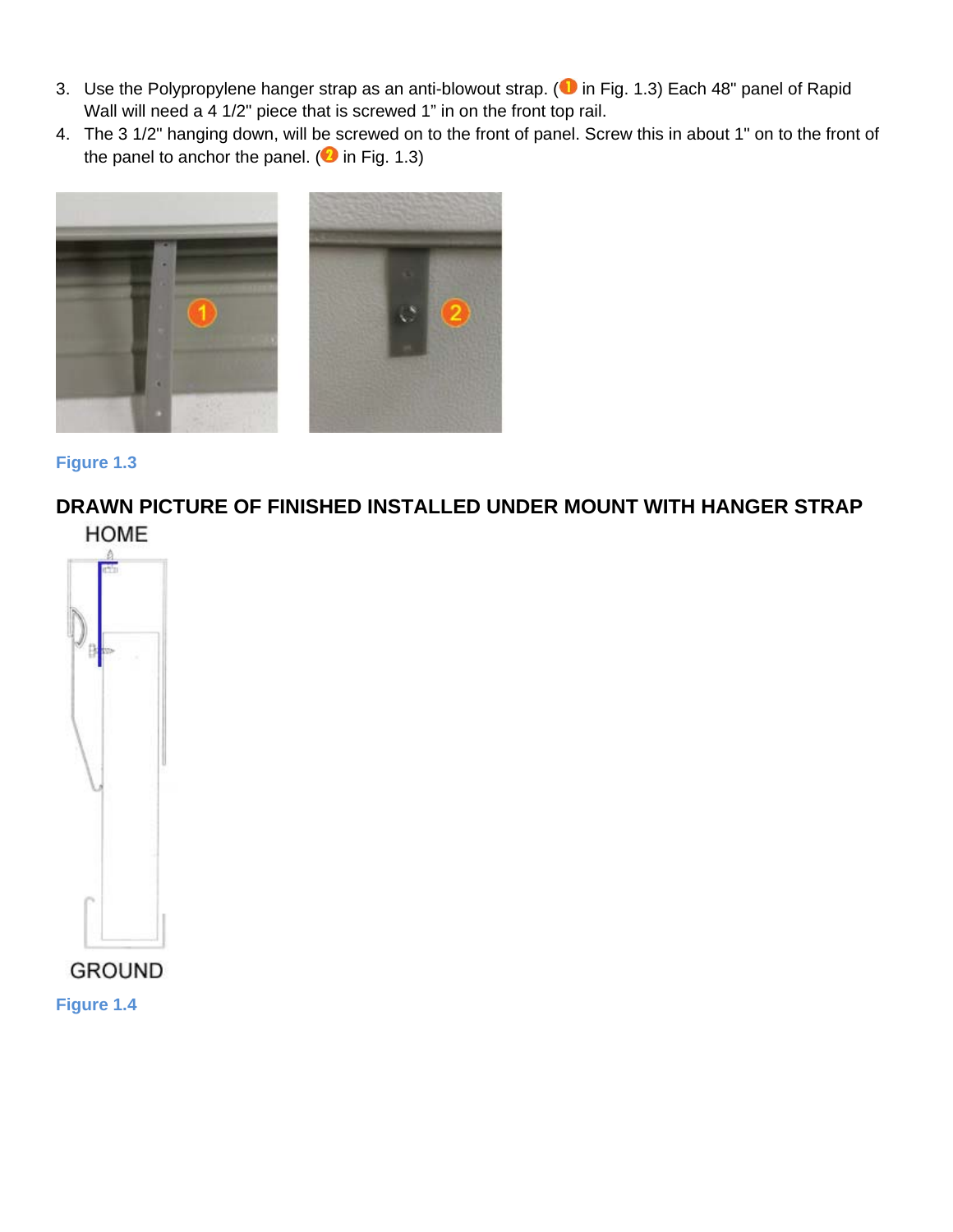# **GROUND RAIL**

### **INSTALL GROUND RAIL**

- 1. Install the Ground Rail on the ground directly below (plumb with) the home's outside edge.
- 2. Position the Plumb Cord on the home's outside bottom so the bob hangs down towards the ground.
- 3. Position the tip of the Plum Bob to the back, vertical leg of the Ground Rail.
- 4. Create a corner by cutting a "V" shape into the front and backsides of the Ground Rail.
- 5. Bend the Ground Rail to form the corner, but *do not* cut the bottom that goes along the ground.
- 6. Secure the Ground Rail to the ground with a spike by plumbing down from the outside edge of the home and lining up the back leg of the track to the home's outer edge**.** (Fig. 2.1)

**Tip:** Your installation kit includes enough spikes to evenly secure the Bottom Track to the ground. However, you *do not* need to put a spike in every hole in the track. Place a spike every 16 inches.



#### **Figure 2.1**

#### **INSTALL GROUND RAIL FOR UNDER MOUNT OPTION**

- 1. Install the Ground Rail where back leg of Under Mount is plumb to the back vertical leg of the Ground Rail.
- 2. Create a corner by cutting a "V" shape into the front and backsides of the Ground Rail.
- 3. Bend the Ground Rail to form the corner, but *do not* cut the bottom that goes along the ground.
- 4. Secure the Ground Rail to the ground with a spike by plumbing down from the outside edge of the home and lining up the back leg of the track to the home's outer edge**.**

#### **Tip:** *On Under Mount option, always plumb from back leg of Under Mount piece to back leg of ground rail.*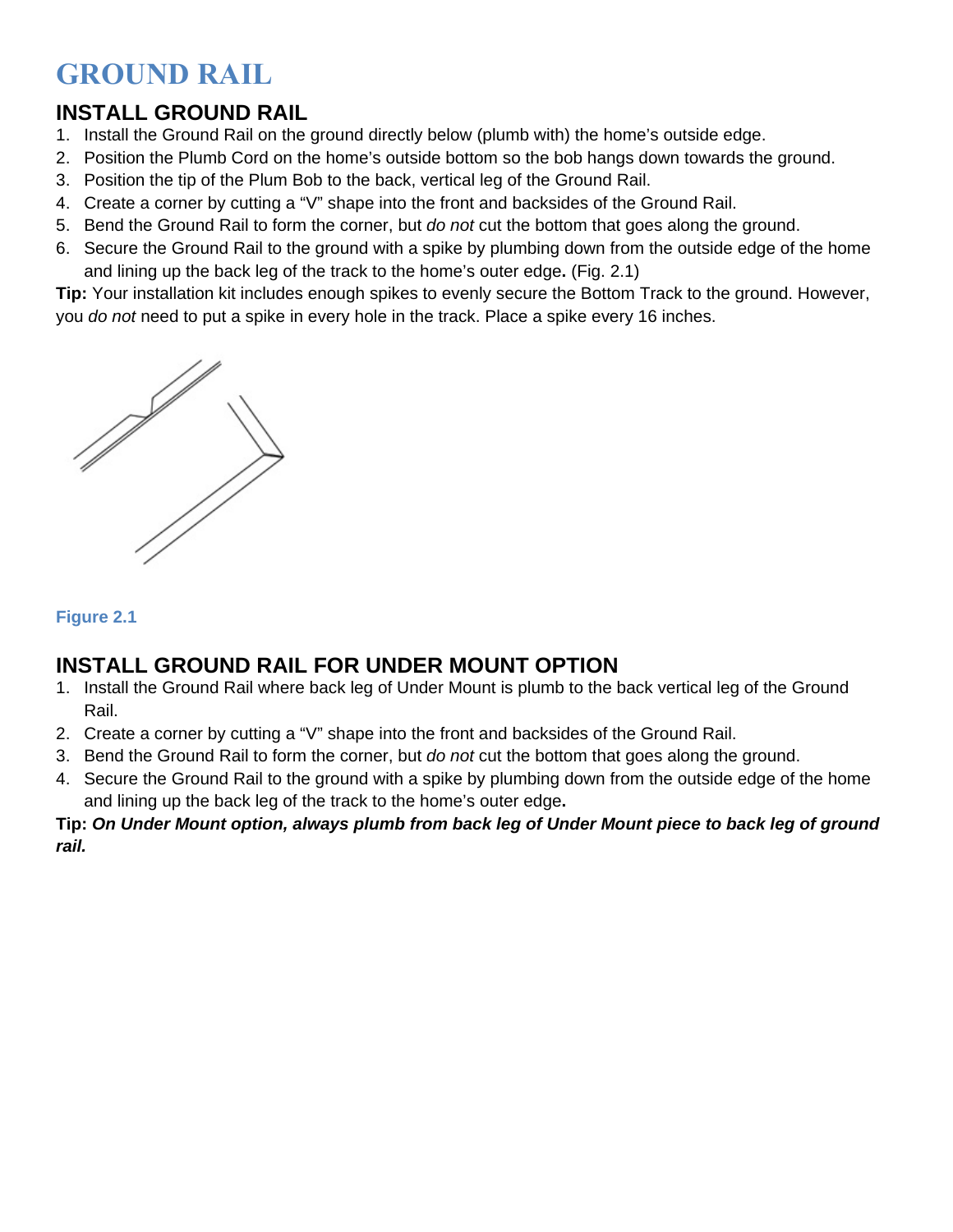# **SKIRTING PANELS**

#### **INSTALL SKIRTING PANELS FOR STANDARD RAPID WALL CORNERS**

- 1. Locate the point of the home where Skirting Panels will be the tallest.
- 2. Plan to install the tallest panel first, which allows you to use any shorter pieces in the home's lower areas.
- 3. Install the first panel from the corner along the front side of the home.
- 4. Interlock panels by sliding them downward into the self-aligning grooves on each adjoining panel until they snap into the Ground Rail.

**Tip**: Please consider the following solution**,** *if* your home is excessively high off the ground (over approximately 36") or *if* it is difficult to keep Skirting Panels from blowing out during high wind. Skirting Panels have an opening of approximately 5/16" diameter at the point where they interlock. To strengthen the panels and reduce the chance of a blowout, purchase some ¼" OD steel rods at your local hardware store. Cut the steel the same length as the Skirting Panels and drop the rods into the 5/16" opening where panels interlock.

### **DETERMINE THE NUMBER OF SKIRTING PANELS TO CUT**

1. Measure around the home.

**Tip:** If you are installing Skirting Panels in the summer, measure from the ground to the bottom line located on the Back Rail. If installing in the winter, measure to the top line.

2. Note any differences in height to determine how many panels to cut at the same height in addition to those requiring a special cut.

#### **CUT SKIRTING PANELS**

- 1. Cut panels with an electric-powered, circular saw with a fine-tooth blade turned backward in the saw. **Tip:** *Always wear protective eyewear when operating a power handsaw*.
- 2. Hold panels tight when cutting to prevent chipping due to the saw's vibration.
- 3. Cut the bottom edge of Skirting Panels to match the contours of the ground in which the Ground Rail is installed.

**Tip:** If a home is on a slope and panels are cut straight across and not at an angle, they will shift to match the ground's contour and cause the paneling to look crooked.

4. Put a screw  $\frac{3}{4}$ " from the bottom of each panel to prevent Rapid Wall from blowing out during heavy winds.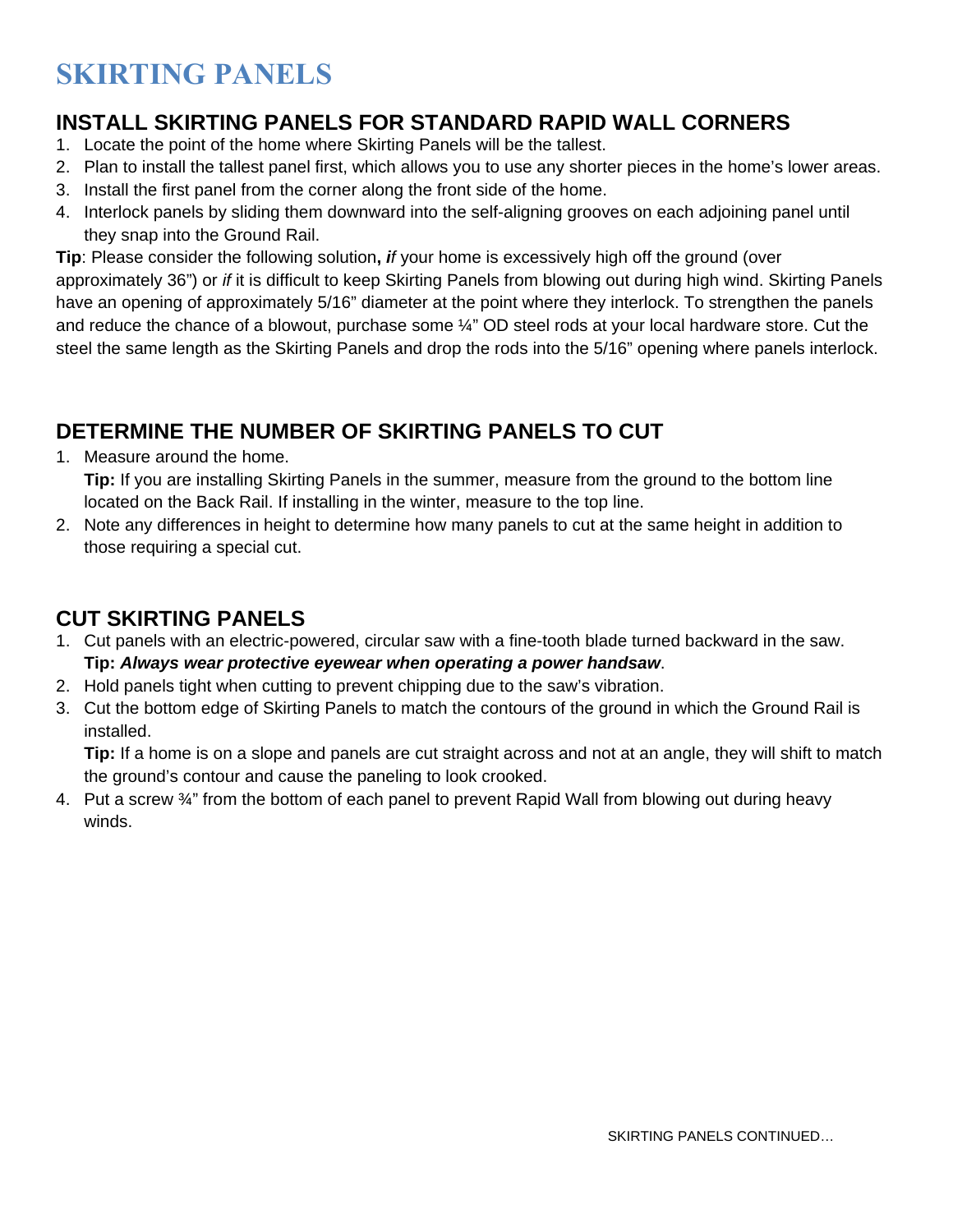#### **CUT SKIRTING PANELS TO GO AROUND CORNERS OPTION A: STANDARD**

- 1. Use a pencil and mark the vinyl skin 2" from the corner it will go around. ( $\bullet$  in Fig. 3.1)
- 2. Square off the 2" mark on the foam side of the panel and at the top and bottom of the Skirting Panel.
- 3. Chalk a line 2" to the left and 2" to the right of these marks.
- 4. Score the foam using a circular saw set at a 45 degree angle. **Tip:** Be careful not to cut all the way through the panel.
- 5. Bend the panel to a 90 degree angle. ( $\bullet$  in Fig. 3.1)





**Figure 3.1** 

#### **OPTION B: MANUFACTURED CORNERS**

Material List

- 20 Push Pins ( $\bullet$  in Fig. 3.2)
- 1 Corner Piece ( $\bullet$  in Fig. 3.2)
- 1 Receiver ( $\bullet$  in Fig. 3.2)
- Top Back Under Mounts ( $\bullet$  in Fig. 3.2)





**Figure 3.2** 

- 1. Use a ¼" drill bit to drill 3 holes into the panel that will be inserted on the *right* side of the corner*.*  $\left( \bullet \right)$  in Fig. 3.3)
- 2. Drill the top and bottom holes 3" from both edges.
- 3. Drill the middle hole 3" from the edge.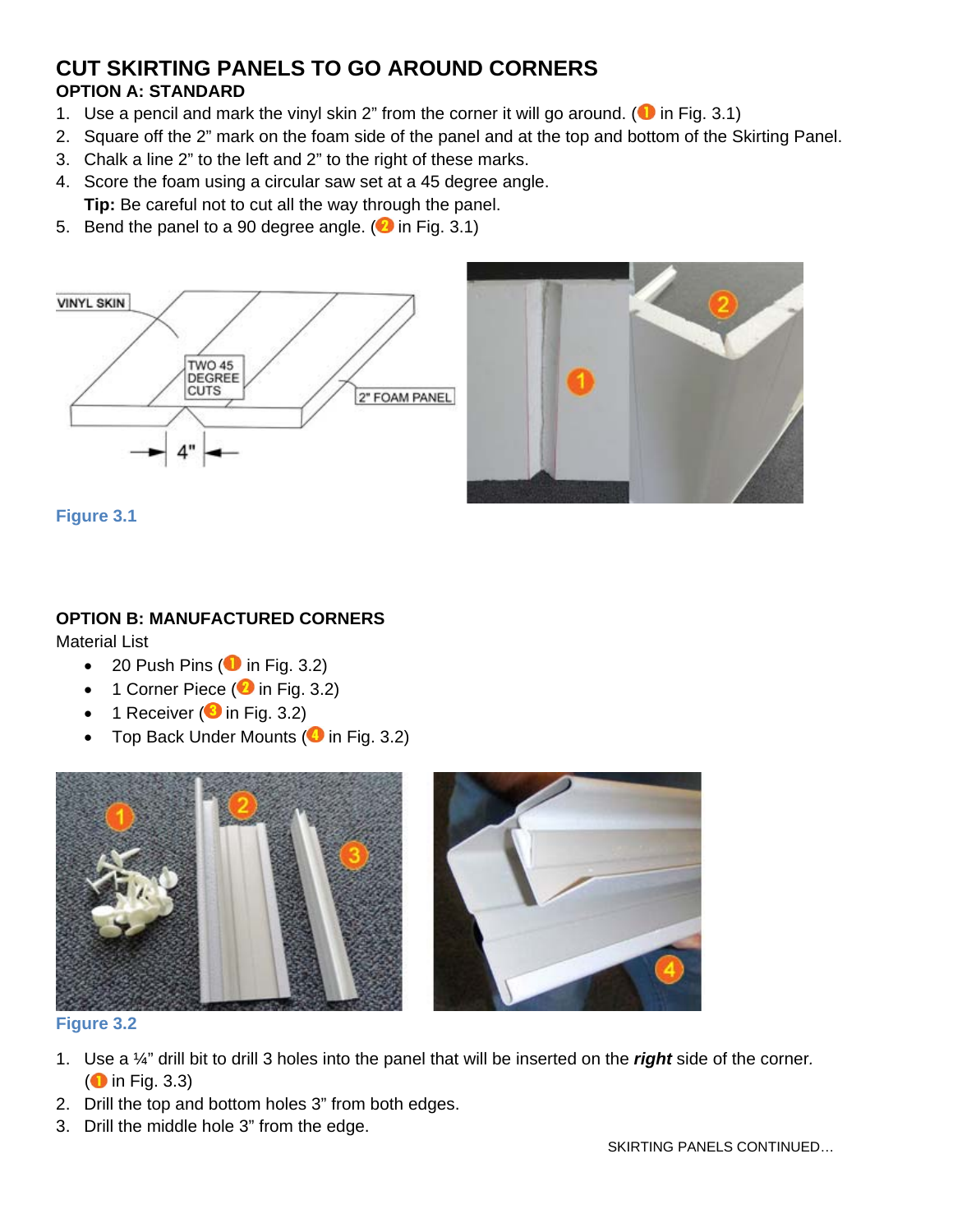

#### **Figure 3.3**

4. Insert a plastic plug into each hole, leaving each plug's head approximately 1/32" above the panel.  $\left($  in Fig. 3.4)

**Tip:** Pressing the plug against the panel will not engage the "curl" on the corner's edge or hold the panel into place.



#### **Figure 3.4**

- 5. Use the ¼" drill bit to drill 2 holes ¼" from the corner's leading edge one at the top and one at the bottom - through the *left* side of the corner and into its exterior side. ( $\bullet$  in Fig. 3.5)
- 
- 6. Insert and firmly press a plastic plug into each hole. ( $\bullet$  in Fig. 3.5)



**Figure 3.5**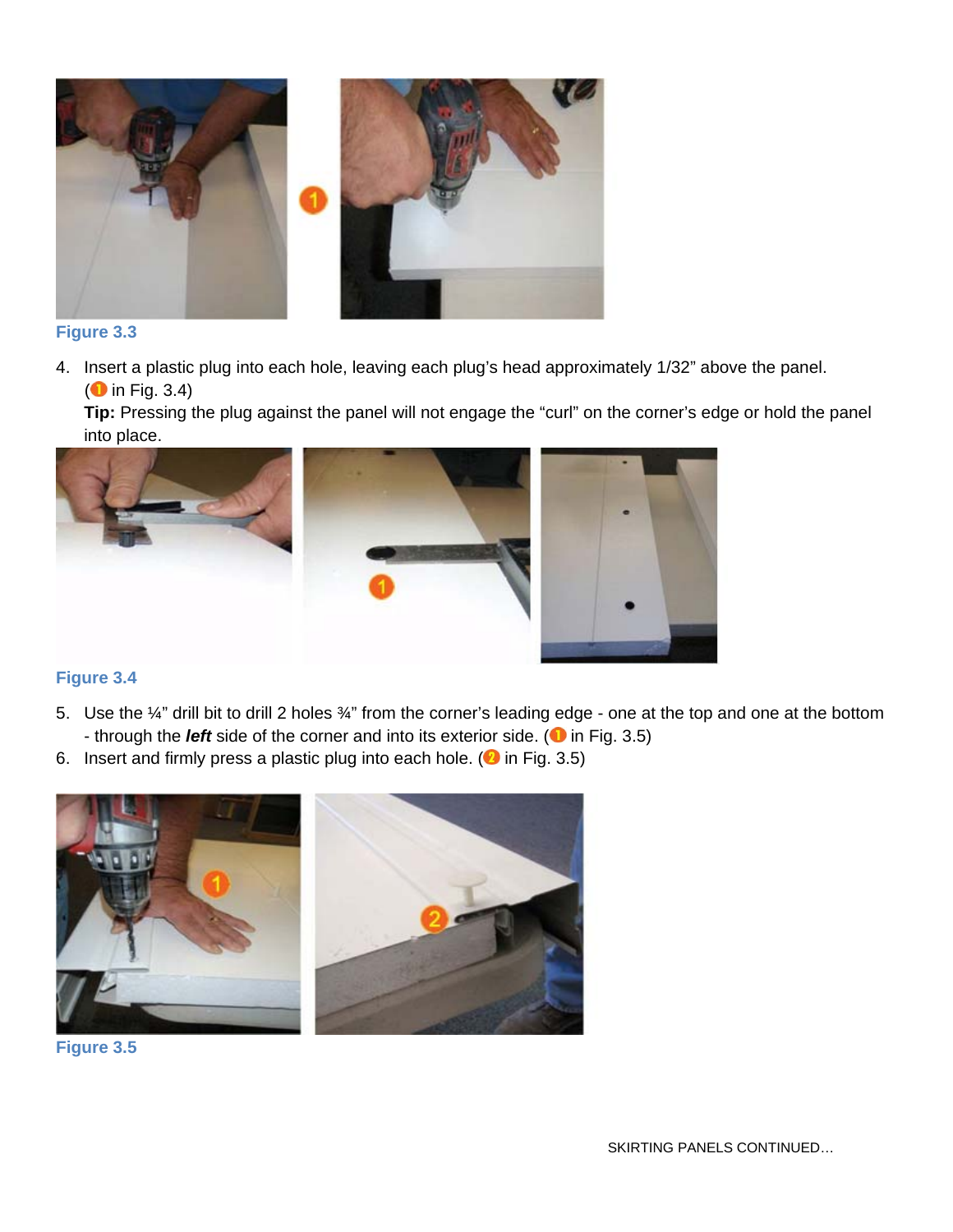**Tip:** The Top Rail will cover the top plug. ( $\bullet$  in Fig. 3.6) The bottom plug will be exposed. ( $\bullet$  in Fig. 3.6)



#### **Figure 3.6**

7. Slide the *right* panel into the *right* side of the corner. (**1** in Fig. 3.7)

**Tip:** Make sure the heads of the plastic plugs are snug behind the curl on the leading edge of the corner's right side.



#### **Figure 3.7**

8. Notch/snap the panel into the Bottom Track. (Fig. 3.8)



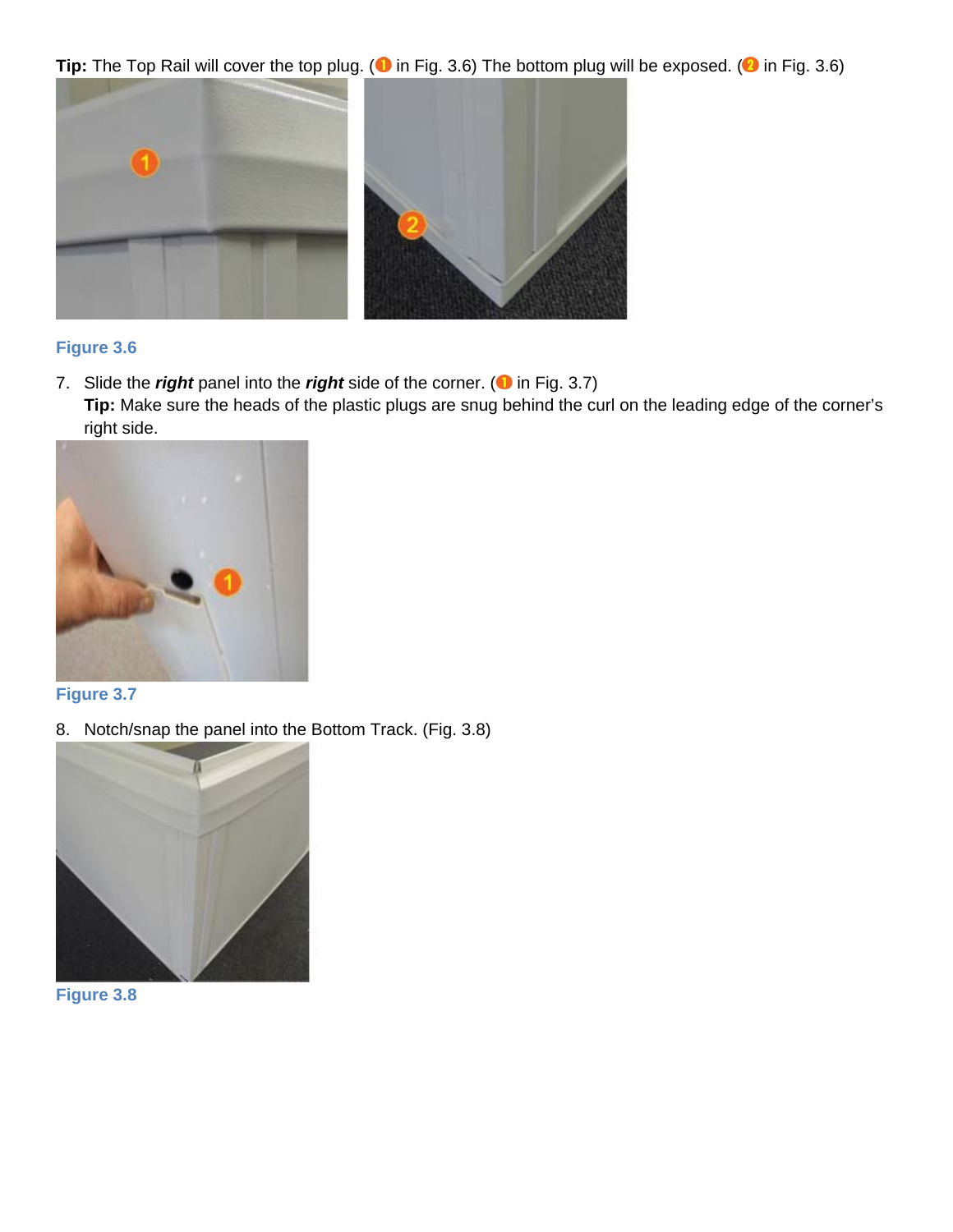## **TOP FRONT RAIL**

### **INSTALL TOP FRONT RAIL FOR STANDARD OPTION**

- 1. Hold the Skirting Panels in place.
- 2. Push the Top Front Rail into the Top Back Rail to ensure a tight fit so that the Top Front Rail clicks into place.

**Tip:** Do not overlap the Top Front Rail too tightly into the notches. All vinyl skirting systems expand and contract with temperature change. The two-piece rail system has factory pre-notched top rails which conceal this expansion and contraction. This alleviates any unsightly gaps which may be present in some skirting systems. This also allows you to overlap the ends of the top rail to prevent buckling during expansion and contraction due to weather.

**Tip:** Be cautious when using a string-type grass trimmer near any vinyl skirting. Twice a year, clean vinyl skirting with mild soap and water.

### **DIAGRAM A: Corner Detail for Front Rail (Front View)**



#### **DIAGRAM B: Corner Detail for Front Rail (Top View)**



### **DIAGRAM C: FRONT RAIL FINISHED STANDARD OPTION**